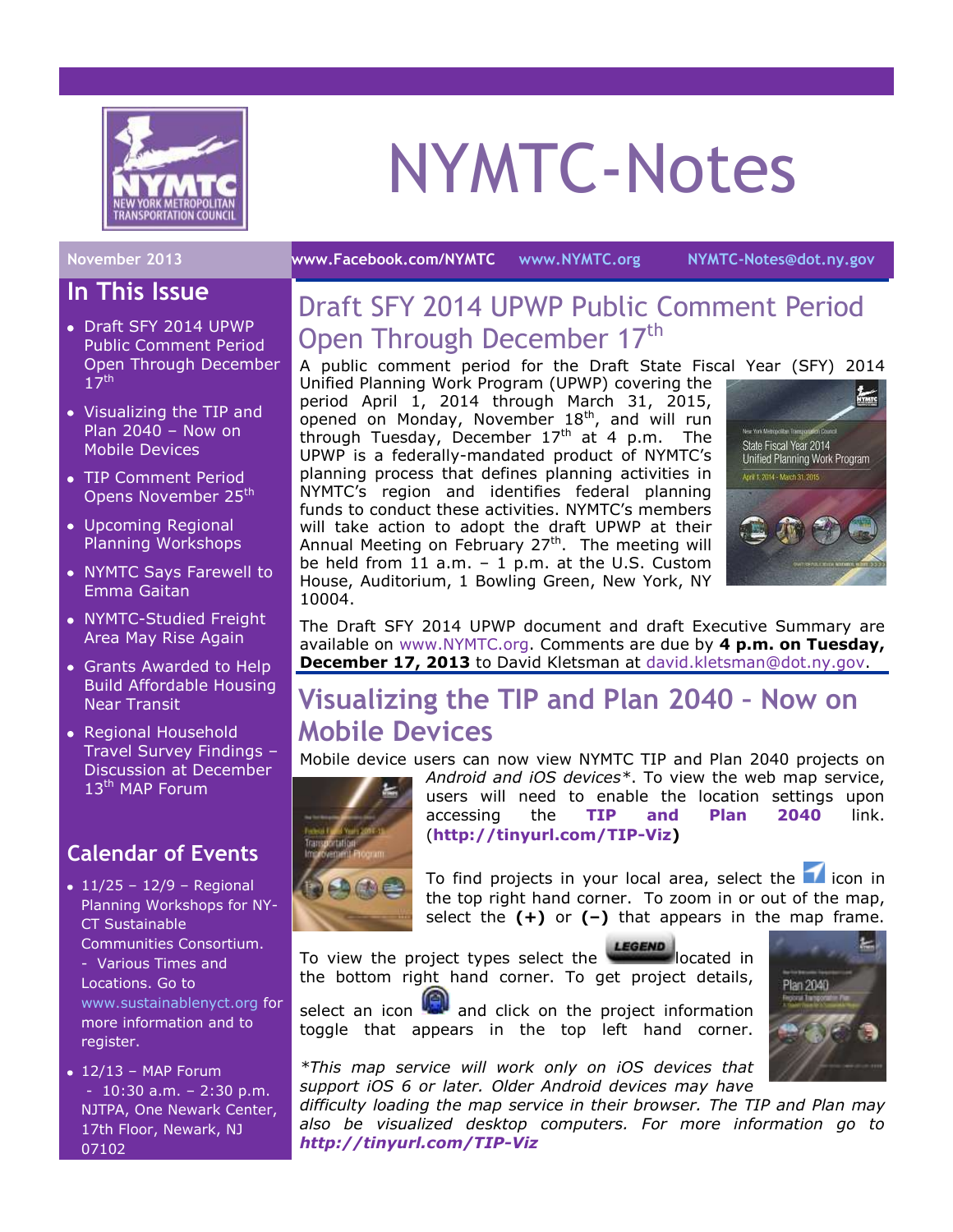$\bullet$  1/23 - PFAC Meeting - 1:15 p.m. NYMTC, 199 Water Street, 22<sup>nd</sup> floor, NYC. RSVP to 212.383.7200 or Andrea Mile-Cole at [andrea.miles](mailto:andrea.miles-cole@dot.ny.gov)[cole@dot.ny.gov.](mailto:andrea.miles-cole@dot.ny.gov) This meeting will be webcast.

*NYMTC is a regional council of governments that provides a collaborative transportation planning forum as the metropolitan planning organization for New York City, Long Island and the lower Hudson Valley.*

#### **NYMTC's Title VI Policy**

*The New York Metropolitan Transportation Council assures that no person shall on the grounds of race, color, national origin, or gender, as provided in Title VI of the Civil Rights Act of 1964 and related statutes be excluded from participation in, or be denied the benefits of, or be otherwise subjected to discrimination under any program or activity for which NYMTC received Federal financial assistance.*

 *Further, NYMTC incorporates the principles of environmental justice into its policies, planning and project development activities to ensure that there are no inequitable impacts on minority groups and lowincome groups throughout the region.*

# TIP Comment Period Opens November 25<sup>th</sup>

A public comment period opens Monday, November 25<sup>th</sup>, closing at 4 p.m.



on Wednesday, December 4<sup>th</sup> for proposed amendments to the Federal Fiscal Years (FFY) 2014-2018 Transportation Improvement Program (TIP). The amendments program several new projects as well as FTA 5324 emergency relief funding to transit projects due to Superstorm Sandy. Comments may be sent to Chris Hardej at [chris.hardej@dot.ny.gov.](mailto:chris.hardej@dot.ny.gov) Details of the proposed changes can

be accessed through [www.NYMTC.org.](http://www.nymtc.org/)

## Upcoming Regional Planning Workshops

The NY-CT Sustainable Communities Consortium continues its series of public workshops to discuss ways to expand opportunities for jobs, housing and transportation in more livable neighborhoods.

The workshops include presentations of how neighborhood conditions are affected by federal, state and regional decision-making in housing,



transportation and development, and engage participants in discussions of how planning and programs can be improved to build more sustainable and equitable communities. For more information, go to [www.sustainablenyct.org](http://www.sustainablenyct.org/) or [www.facebook.com/sustainablenyct.](http://www.facebook.com/sustainablenyct)

Upcoming workshop locations and dates are as follows:

| Brooklyn             | Norwalk                 | New Haven                |
|----------------------|-------------------------|--------------------------|
| November 25, 2013; 6 | December 02, 2013; 6 -  | December 09, 2013; 6     |
| - 8:30PM             | 8:30PM                  | $- 8:30PM$               |
| St. Francis College, | Norwalk City Hall,      | <b>Gateway Community</b> |
| Callahan Ctr         | Community Rm            | College, Community       |
| 80 Remsen St.,       | 125 East Ave., Norwalk, | <b>Rm</b>                |
| Brooklyn, NY 11201   | CT 06851-               | 20 Church St., New       |
| https://bknov25.e    | https://norwalkdec2.    | Haven, CT                |
| ventbrite.com/       | eventbrite.com          | https://nvdec9.eve       |
|                      |                         | ntbrite.com              |

The New York-Connecticut Sustainable Communities Consortium is a bistate collaboration of cities, counties and regional planning organizations. This initiative, funded with a \$3.5 million U.S. Department of Housing and Urban Development (HUD) Sustainable Communities Regional Planning Grant, will integrate housing, economic development, transportation and environmental planning.

Contact Brian Dennis at [bdennis@rpa.org](mailto:bdennis@rpa.org) to request translation services in advance of any of the meetings.

## **NYMTC Says Farewell to Emma Gaitan**



After 30 years of service to NYMTC, Emma Gaitan, Secretary to Executive Director Joel Ettinger, announced her retirement. A true professional and all around wonderful person, she will be sorely missed. We all wish Emma a very enjoyable retirement!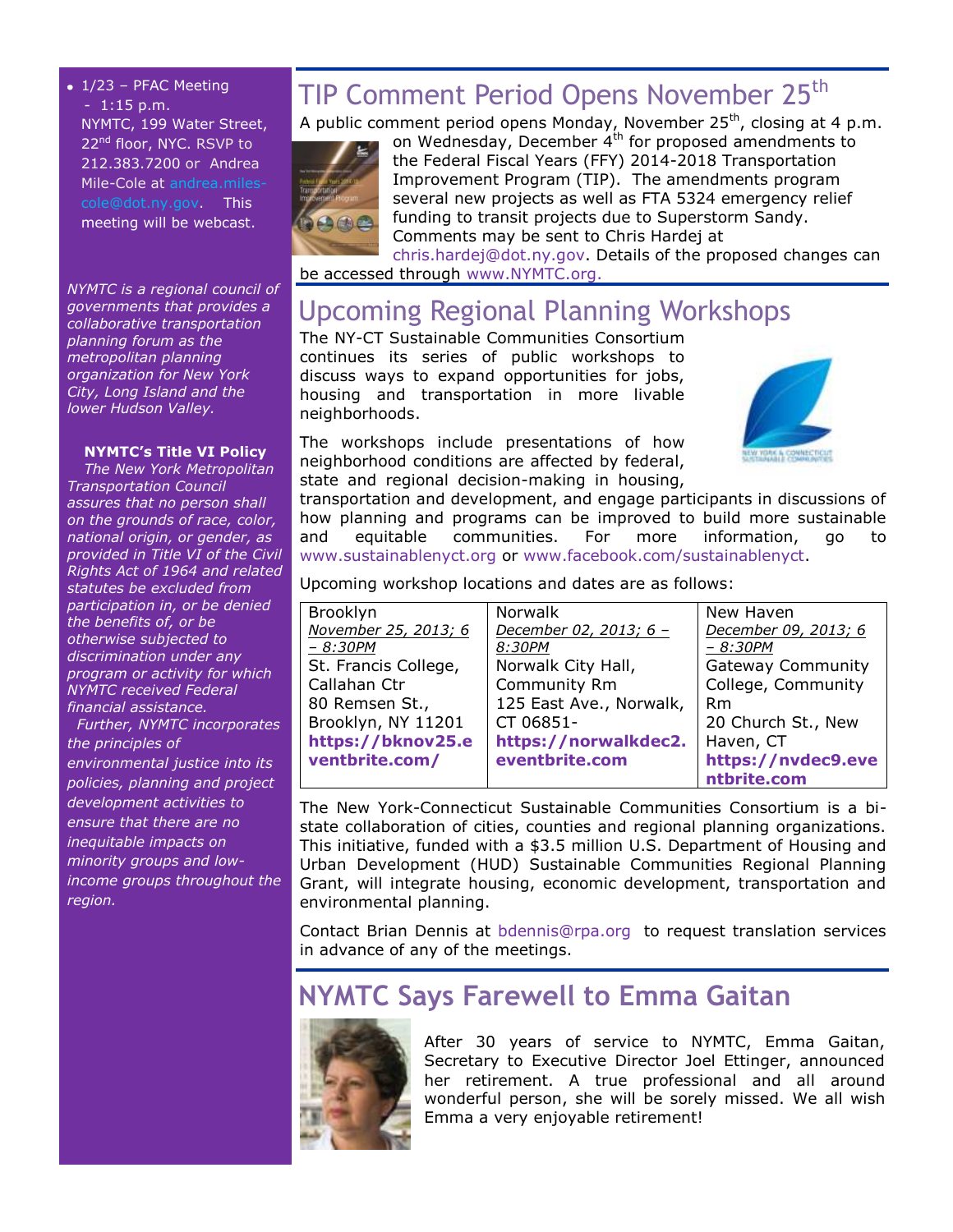### **NYMTC Council Members**

#### **Voting Members**

- Joan McDonald, New York State DOT Commissioner and NYMTC co-chair
- Rob Astorino, Westchester County Executive and NYMTC co-chair
- Janette Sadik-Khan, Commissioner, New York City Department of **Transportation**
- Amanda Burden, Director, New York City Department of City Planning
- [Thomas Prendergast,](http://www.mta.info/mta/leadership/ferrer.htm) Chairman and CEO, Metropolitan Transportation Authority
- Edward P. Mangano, Nassau County Executive
- MaryEllen Odell, Putnam County Executive
- C. Scott Vanderhoef, Rockland County Executive
- Steve Bellone, Suffolk County Executive

## **Advisory Members**

- Patrick Foye, Executive Director, Port Authority of NY & NJ
- James Weinstein, Executive Director, New Jersey **Transit**
- Mary K. Murphy, Executive Director, North Jersey Transportation Planning Authority
- Joe Martens, Commissioner, NYS Dept. of Environmental **Conservation**
- Marilyn G. Shazor, Regional Administrator, Federal Transit Administration, Region 2

# **NYMTC-Studied Freight Area May Rise Again**

One of the issues that NYMTC has been focusing on over the last few years has been the subject of freight villages. The Feasibility of Freight Villages study included as a site the GATX area, located on Staten Island's



west shore in an area known as Bloomfield. The site that was examined covered a parcel of 220 acres. The study determined that the site is adequate for developing a fully-fledged freight village, possibly in an incremental fashion. The potential development of either a Logistics Center Freight Village or a Community Integrated Freight Village would be the most appropriate type of freight village. Both types are considered a "new Freight Village" – in other words, built from

scratch. Further, the study determined that given the size of the land parcel, any combination of industrial park activities, light warehousing, heavy warehousing, and light manufacturing could be accommodated. An intermodal terminal could also be included.

An October 29, 2013 article in the New York Times ("*[Staten Island](http://www.nytimes.com/2013/10/30/realestate/commercial/staten-island-property-puts-nascar-flop-behind-it.html?_r=0&adxnnl=1&adxnnlx=1384468771-+uC3JnqGlq2ussANd0CwBQ)  [Property Puts a Nascar Failure Behind It](http://www.nytimes.com/2013/10/30/realestate/commercial/staten-island-property-puts-nascar-flop-behind-it.html?_r=0&adxnnl=1&adxnnlx=1384468771-+uC3JnqGlq2ussANd0CwBQ)*"), noted that the Staten Island Marine Development, which is the new owner of the former GATX site and its neighboring vacant parcels, is moving forward with plans to develop it. According to the article, the project will be a marine port and a logistics center, with warehouses to store goods. Potentially, this recent development might lead to the incorporation of some of the features found in the NYMTC study. If realized, development of this site as a freight village could address the regional objectives of congestion mitigation, rational and efficient land use, and economic development in the form of job creation.

For more information on the study *Feasibility of Freight Villages in the NYMTC Region,* go to [http://tinyurl.com/freight-villages.](http://tinyurl.com/freight-villages)

# Grants Awarded to Help Build Affordable Housing Near Transit

On November  $8<sup>th</sup>$ , the Steering Committee of the NY-CT Sustainable Communities Consortium voted to award grants totaling \$100,000 through its Transit-Oriented Housing Incentive Fund to four organizations in New York and Connecticut that are planning to build affordable housing within walking distance of subways, commuter rail stations and bus stops.

This unique element of the Consortium work program provides early seed capital to discrete affordable housing development within ½ mile of public transportation in the Consortium's planning area.



The funding is available through the Local

Initiatives Support Corporation (LISC), a non-profit community development financial institution, to cover predevelopment expenses associated with the development of affordable housing.

Initial grant awards are being made to: Allied Community Enterprise in Westchester, NY (\$30,000); Cypress Hills Local Development Corporation (\$25,000) in Queens, NY; West Side Federation for Senior and Supportive Housing (\$25,000) in New York, NY; and the Bridgeport Housing Authority (\$20,000) in Bridgeport, CT.